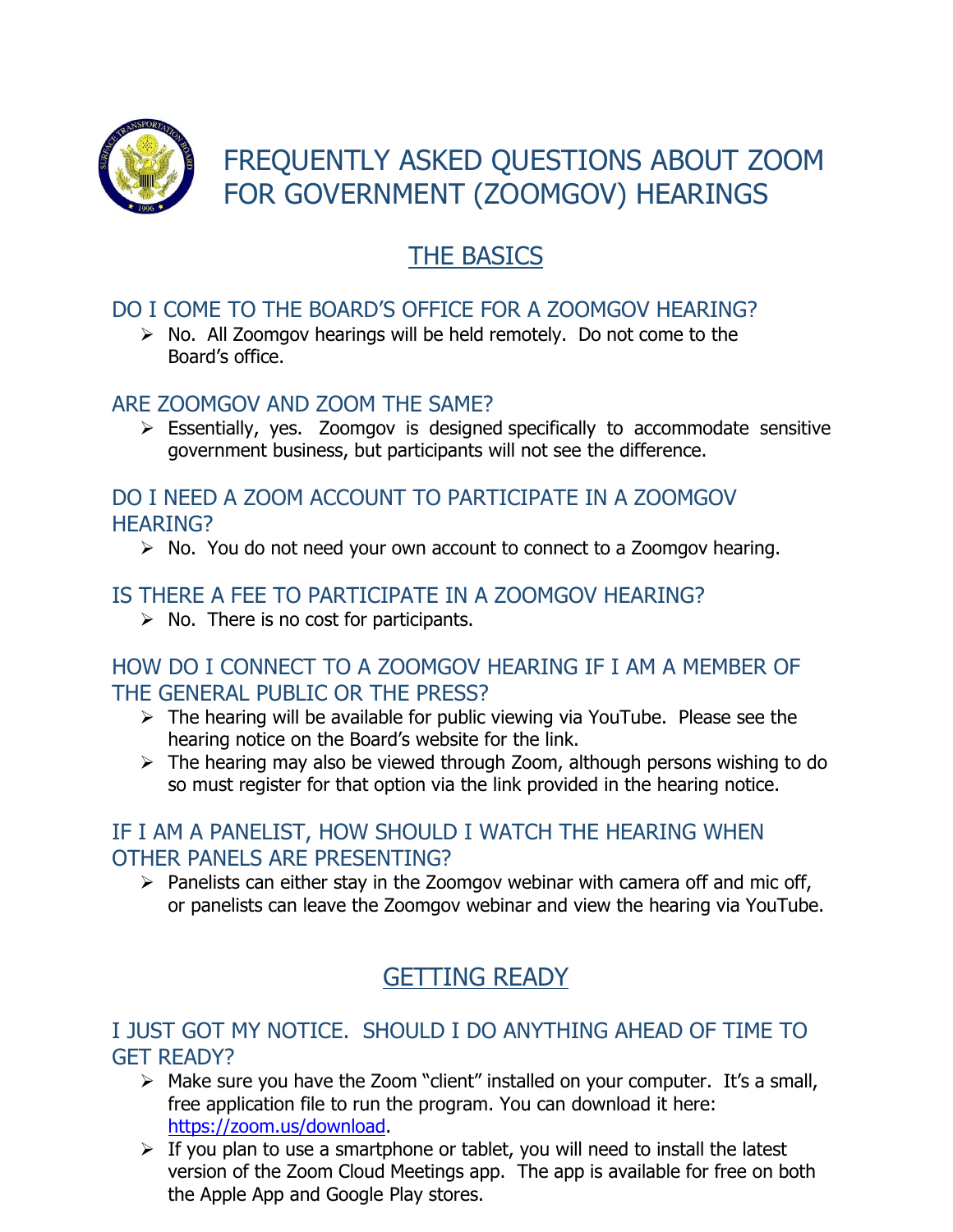$\triangleright$  You can test the Zoomgov audio and video on your device before the hearing date. Visit <https://zoom.us/test> for more information.

## IS THERE A WAY TO DO A TEST BEFORE THE ACTUAL HEARING?

- $\triangleright$  Yes. We strongly encourage you to test the Zoomgov audio and video on your computer, smartphone, or tablet before the hearing date. Visit <https://zoom.us/test> for more information.
- $\triangleright$  Please join the hearing at least 30 minutes prior to its scheduled start time to address any last-minute technical issues.

### DO I NEED A COMPUTER TO PARTICIPATE IN A ZOOMGOV HEARING?

- $\triangleright$  No. You can also connect to a Zoomgov hearing by smartphone or tablet, or by using a regular telephone.
- $\triangleright$  Your computer will need a video camera, speakers, and a microphone if panelistplan to participate by computer.
- $\triangleright$  For more information on how to connect to a Zoomgov hearing, visit [www.zoom.us.](http://www.zoom.us./)

## DO I NEED SPECIAL SOFTWARE TO PARTICIPATE IN A ZOOMGOV HEARING?

- $\triangleright$  The first time you use Zoomgov from a computer you will be asked to download a small, free application file to run the program. You can download it here: [https://zoom.us/download.](https://zoom.us/download)
- $\triangleright$  If you are using a smartphone or tablet, you will need the latest version of the Zoom Cloud Meetings app. The app is available for free on both the Apple App and Google Play stores.

## DO I NEED SPECIAL TECHNOLOGY TO PARTICIPATE IN A ZOOMGOV HEARING?

- $\triangleright$  No, but it's helpful if you make the most of the technology you do have.
- $\triangleright$  If you use WiFi, make sure you're in close range and that you are not sharing bandwidth with too many other devices.
- $\triangleright$  If you can, use a good quality headset (headphones with mic) to help ensure you can be heard and that you can hear others as clearly as possible.
- $\triangleright$  Know how to manage the volume so you can hear the Board members and the other panelists.
- $\triangleright$  Know how to adjust the brightness of your screen so you can see well.

#### DOES IT MATTER WHERE I AM WHEN I PARTICIPATE IN A ZOOMGOV HEARING?

- $\triangleright$  Yes. Be somewhere with minimal distractions where you can talk and listen.
- $\triangleright$  Your picture quality will be best if you are inside, with good lighting.
- $\triangleright$  Avoid windows, lamps, or anything directly behind your head.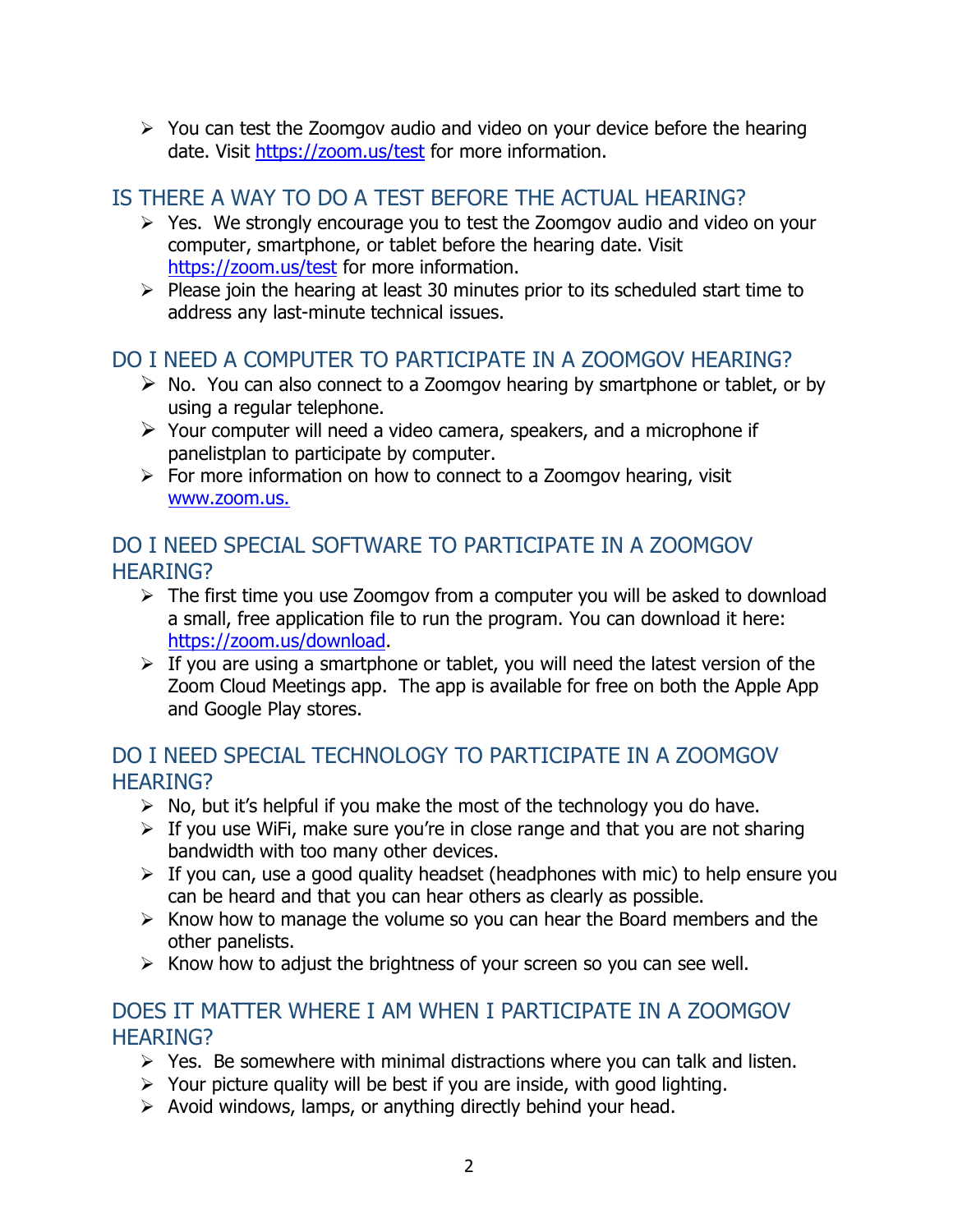## HOW DO I CONNECT TO A ZOOMGOV HEARING IF I AM A PANEL IST?

- $\triangleright$  You can connect by computer, smartphone, tablet, or regular telephone.
- $\triangleright$  On a computer, go to <https://zoomgov.com/> and click "Join a Meeting", and enter the Meeting ID and Passcode.
- $\triangleright$  On a smartphone or tablet, use the Zoom Cloud Meetings app and click "Join", and enter the Meeting ID and Passcode.
- $\triangleright$  If you do not have access to a computer or smartphone, use a telephone to dial the number provided and enter the Meeting ID and Passcode when prompted.
- For more information on how Zoomgov and Zoom work, visit [www.zoom.us](http://www.zoom.us/) and the quickstart guide at [https://support.zoom.us/hc/en-us/articles/360034967471-](https://support.zoom.us/hc/en-us/articles/360034967471-Quick-start-guide-for-new-users) [Quick-start-guide-for-new-users.](https://support.zoom.us/hc/en-us/articles/360034967471-Quick-start-guide-for-new-users)

#### WHERE IS MY MEETING ID AND PASSCODE?

 $\triangleright$  The Meeting ID and Passcode are in the email you received from [Hearings@stb.gov.](mailto:Hearings@stb.gov)

#### WHAT IF I LOST MY PANELIST EMAIL?

 $\triangleright$  If you cannot find your Zoomgov information, please contact [Hearings@stb.gov](mailto:Hearings@stb.gov) or reach out to the contact indicated in the hearing notice.

## ZOOMGOV HEARING

#### WHAT SHOULD PANELISTS DO THE DAY OF THE ZOOMGOV HEARING

- $\triangleright$  Log on to the hearing at least 30 minutes early to ensure that you are able to connect.
- $\triangleright$  If you have difficulty connecting by computer, smartphone, or tablet, call the telephone access number provided with your Meeting ID and Passcode.
- $\triangleright$  It's best to stay connected to a power source. If you cannot, make sure your device is fully charged, and have apower cord and outlet nearby, just in case.
- $\triangleright$  Have a pen and paper handy in case you need to write things down.
- $\triangleright$  Have copies of any document that you sent to the Board, or to the other party, ready to look at during the hearing.
- Use the chat feature in the Zoomgov window for **technical issues only**.

#### WHAT HAPPENS WHEN I JOIN THE HEARING AS A PANELIST?

 $\triangleright$  When you first join the hearing, you will be placed in a waiting room. If you connected by computer, smartphone, or tablet, you will see a message that says "Please wait, the meeting host will let you in soon".